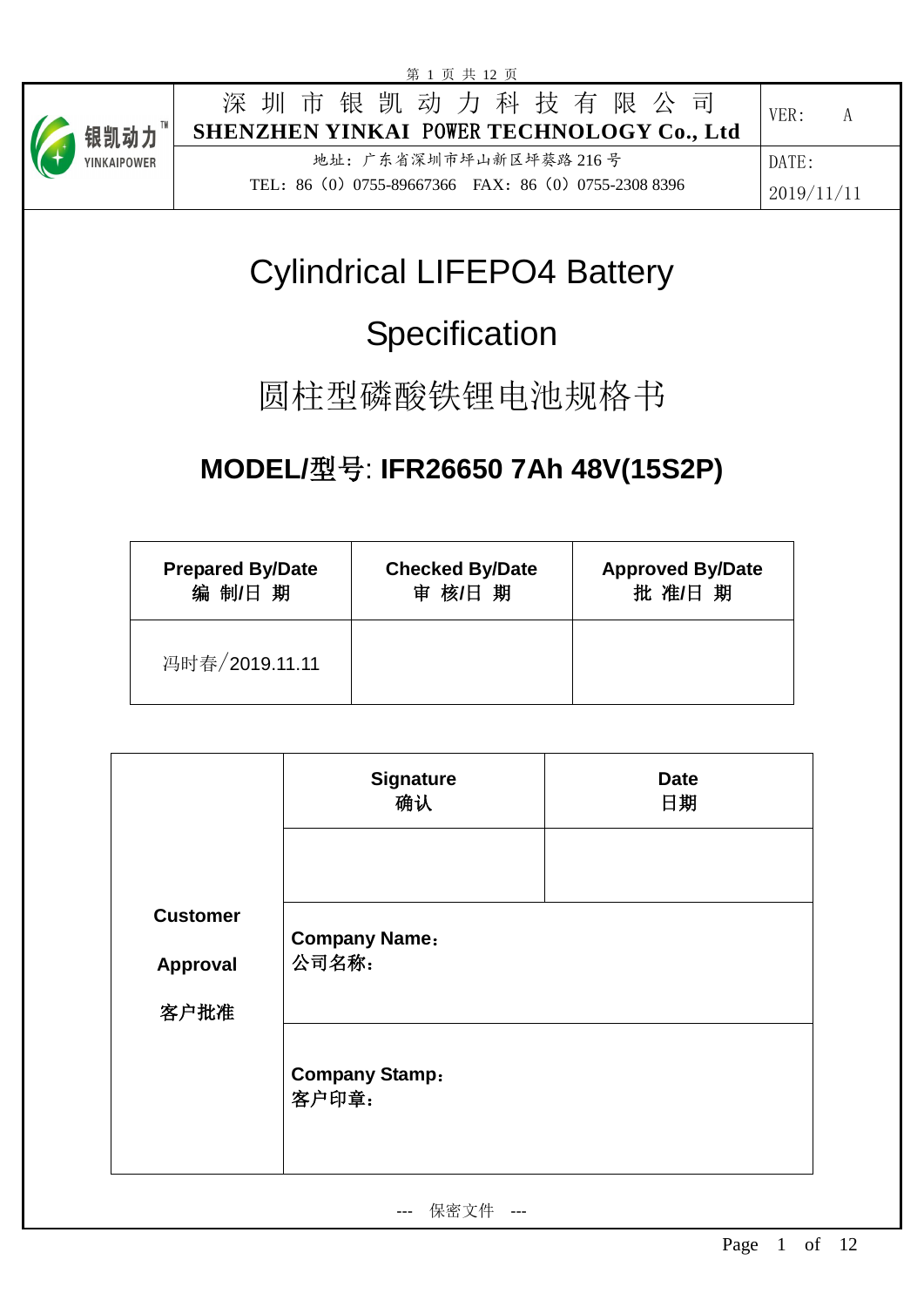|                 |                                                            | 第 2 页 共 12 页             |                     |              |   |
|-----------------|------------------------------------------------------------|--------------------------|---------------------|--------------|---|
| 银凯动力™           | 深圳市银凯动力科技有限公司<br>SHENZHEN YINKAI POWER TECHNOLOGY Co., Ltd |                          |                     | VER:         | A |
| YINKAIPOWER     |                                                            | 地址: 广东省深圳市坪山新区坪葵路 216号   |                     | DATE:        |   |
|                 | TEL: 86 (0) 0755-89667366 FAX: 86 (0) 0755-2308 8396       |                          |                     | 2019/11/11   |   |
|                 |                                                            |                          |                     |              |   |
|                 |                                                            | <b>Amendment Records</b> |                     |              |   |
|                 |                                                            | (修正记录)                   |                     |              |   |
| Edition<br>(版本) | Description<br>(记述)                                        | Prepared by<br>(编制)      | Approved by<br>(批准) | Date<br>(日期) |   |
| $\mathsf{A}$    | <b>First Publish</b>                                       | 冯时春                      |                     | 2019/11/11   |   |
|                 |                                                            |                          |                     |              |   |
|                 |                                                            |                          |                     |              |   |
|                 |                                                            |                          |                     |              |   |
|                 |                                                            |                          |                     |              |   |
|                 |                                                            |                          |                     |              |   |
|                 |                                                            |                          |                     |              |   |
|                 |                                                            |                          |                     |              |   |
|                 |                                                            |                          |                     |              |   |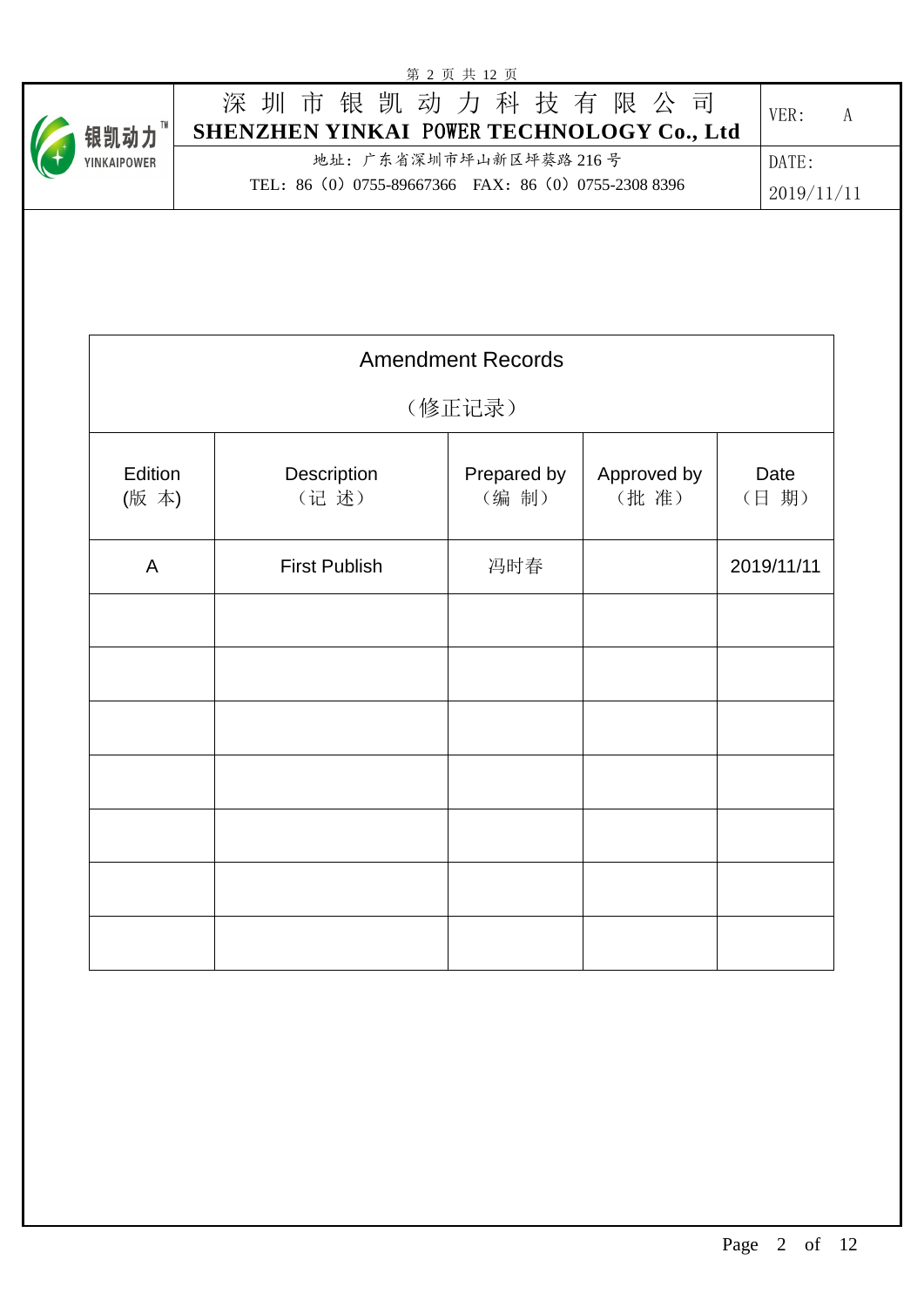|             | 第 3 页 共 12 页                                               |            |
|-------------|------------------------------------------------------------|------------|
| ● 银凯动力™     | 深圳市银凯动力科技有限公司<br>SHENZHEN YINKAI POWER TECHNOLOGY Co., Ltd | VER:<br>A  |
| YINKAIPOWER | 地址: 广东省深圳市坪山新区坪葵路 216号                                     | DATE:      |
|             | TEL: 86 (0) 0755-89667366 FAX: 86 (0) 0755-2308 8396       | 2019/11/11 |

### **1 Scope**(适用范围)

This specification is applied to the reference battery in this Specification that manufactured by Yinkai Power Technology Co., Ltd.

本说明书适用于本书中所提及的银凯动力科技有限公司制造的电池。

## **2 Product Specification**(产品技术规格)

Table  $1$  ( $\bar{\mathcal{R}}$  1)

| No.<br>(序号)    | Item<br>(项目)                               | <b>General Parameter</b><br>(常规参数)                                                                                                                 |        | Remark<br>(备注)                                                                                                                                                                                                                           |
|----------------|--------------------------------------------|----------------------------------------------------------------------------------------------------------------------------------------------------|--------|------------------------------------------------------------------------------------------------------------------------------------------------------------------------------------------------------------------------------------------|
| 1              | <b>Rated Capacity</b>                      | <b>Typical</b><br>(标称容量)                                                                                                                           | 7Ah    | Standard discharge (0.2C <sub>5</sub> A)<br>after Standard charge                                                                                                                                                                        |
|                | (额定容量)                                     | Minimum<br>(最小容量)                                                                                                                                  | 6.65Ah | (标准充电后 0.2C <sub>5</sub> A 标准放电)                                                                                                                                                                                                         |
| $\overline{2}$ | Nominal Voltage<br>(正常电压)                  | 48V                                                                                                                                                |        | <b>Mean Operation Voltage</b><br>(即工作电压)                                                                                                                                                                                                 |
| 3              | Voltage at end of<br>Discharge<br>(放电终止电压) | 37.5V                                                                                                                                              |        | Discharge Cut-off Voltage<br>(放电截止电压)                                                                                                                                                                                                    |
| $\overline{4}$ | <b>Charging Voltage</b><br>(充电电压)          | 54.75V                                                                                                                                             |        |                                                                                                                                                                                                                                          |
| 5              | Internal Impedance<br>(内阻)                 | ≤200mΩ                                                                                                                                             |        | Internal resistance measured at<br>AC $1KHZ$ after 50% charge<br>(半电态下用交流法测量内阻)<br>The measure must uses the<br>new batteries that within one<br>week after shipment and cycles<br>less than 5 times<br>(使用出货后不到一个星期及循<br>环次数少于5次的新电池测量) |
| 6              | Standard charge<br>(标准充电)                  | Constant Current 0.2C <sub>5</sub> A<br>Constant Voltage 54.75V<br>$0.01$ C cut-off<br>(持续电流: 0.2C <sub>5</sub> A<br>持续电压: 54.75V<br>截止电流: 0.01 C) |        |                                                                                                                                                                                                                                          |
| $\overline{7}$ | Standard discharge<br>(标准放电)               | Constant current 0.2C <sub>5</sub> A<br>end voltage 37.5V<br>(持续电流: 0.2C <sub>5</sub> A<br>截止电压: 37.5V)                                            |        |                                                                                                                                                                                                                                          |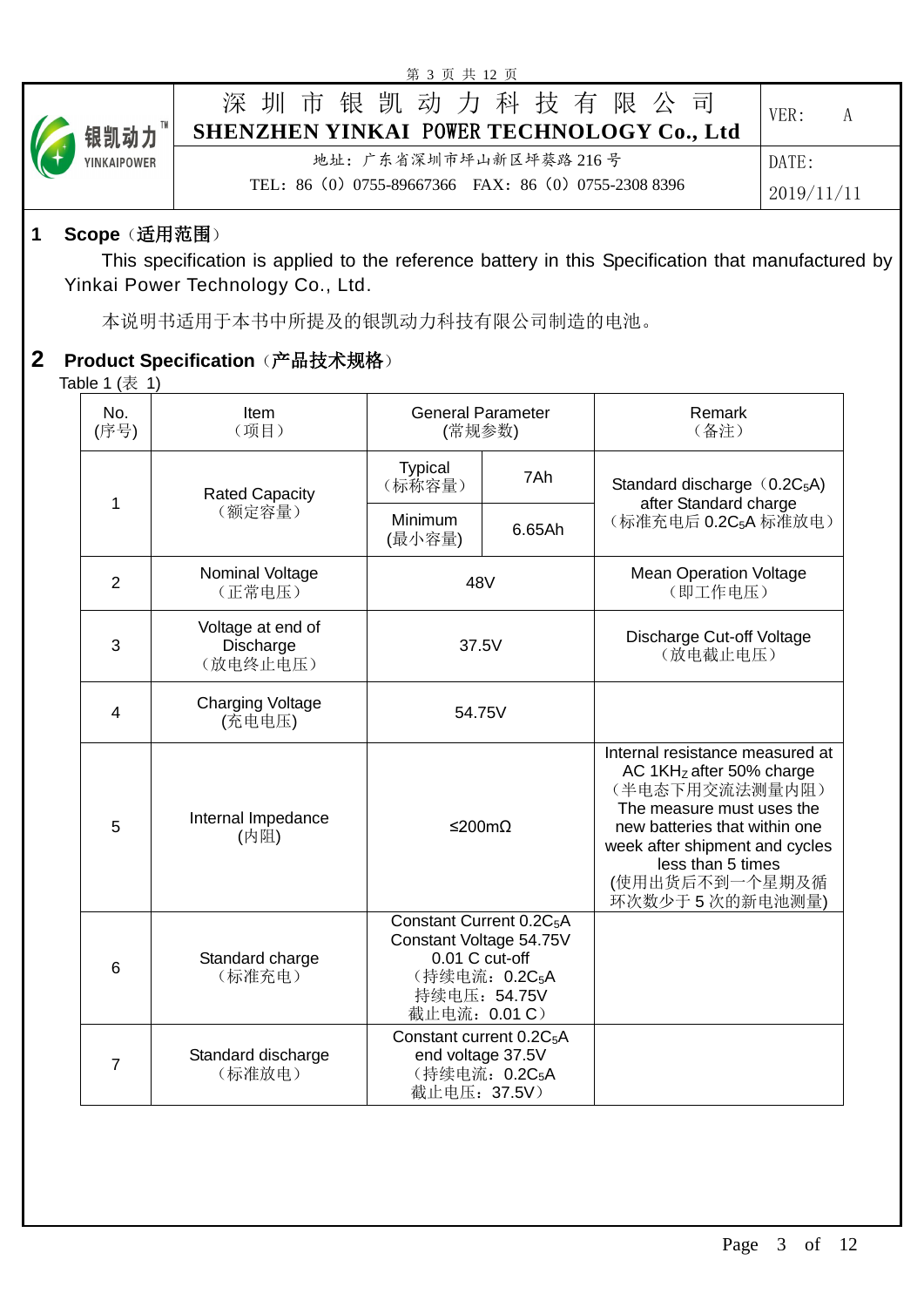|                        |                                                                  | 第 4 页 共 12 页                                                                                                             |                                                     |            |
|------------------------|------------------------------------------------------------------|--------------------------------------------------------------------------------------------------------------------------|-----------------------------------------------------|------------|
|                        |                                                                  | 深圳市银凯动力科技有限公司                                                                                                            |                                                     | VER:<br>A  |
| 银凯动力™                  |                                                                  | SHENZHEN YINKAI POWER TECHNOLOGY Co., Ltd                                                                                |                                                     |            |
| YINKAIPOWER            |                                                                  | 地址: 广东省深圳市坪山新区坪葵路 216号                                                                                                   |                                                     | DATE:      |
|                        |                                                                  | TEL: 86 (0) 0755-89667366 FAX: 86 (0) 0755-2308 8396                                                                     |                                                     | 2019/11/11 |
| Continuous the table 1 | (续表1)                                                            |                                                                                                                          |                                                     |            |
| No.<br>(序号)            | Item<br>(项目)                                                     | <b>General Parameter</b><br>(常规参数)                                                                                       | Remark<br>(备注)                                      |            |
| 8                      | Fast charge<br>(快速充电)                                            | <b>Constant Current 0.5C</b><br>Constant Voltage 54.75V<br>0.01C cut-off<br>(持续电流: 0.5C<br>持续电压: 54.75V<br>截止电流: 0.01 C) |                                                     |            |
| 9                      | Fast discharge<br>(快速放电)                                         | Constant current 1.0C<br>end voltage 37.5V<br>(持续电流: 1.0 C<br>截止电压: 37.5V)                                               |                                                     |            |
| 10                     | <b>Maximum Continuous</b><br><b>Charge Current</b><br>(最大充电持续电流) | 1.0 <sub>C</sub>                                                                                                         | 7A                                                  |            |
| 11                     | <b>Maximum Continuous</b><br>Discharge Current<br>(最大放电持续电流)     | 1.5C                                                                                                                     | <b>10A</b>                                          |            |
| 12                     | <b>Operation Temperature</b><br>Range                            | Charge (充电): 0~45℃                                                                                                       | 60±25%R.H.<br><b>Bare Cell</b>                      |            |
|                        | (工作温度范围)                                                         | Discharge (放电): -20~60℃                                                                                                  | (电池储存湿度范围)                                          |            |
|                        |                                                                  | Less than 1 year: -20~25°C<br>(小于一年: -20~25℃)                                                                            |                                                     |            |
| 13                     | Storage Temperature<br>Range<br>(储存温度范围)                         | less than 3 months: $-20-40^{\circ}$ C<br>(小于3个月: -20~40℃)                                                               | 60±25%R.H.<br>at the shipment state<br>(出货状态时的湿度范围) |            |
|                        |                                                                  | Less than 7 day : -20~65 $°C$<br>(小于7天: -20~65℃)                                                                         |                                                     |            |
| 14                     | Cell Dimension                                                   | High/高度: 66.0±0.4 mm                                                                                                     | Dimension<br>Initial                                |            |
|                        | (单体电芯尺寸)                                                         | Diameter/直径: 26.2±0.2 mm                                                                                                 | (初始尺寸)                                              |            |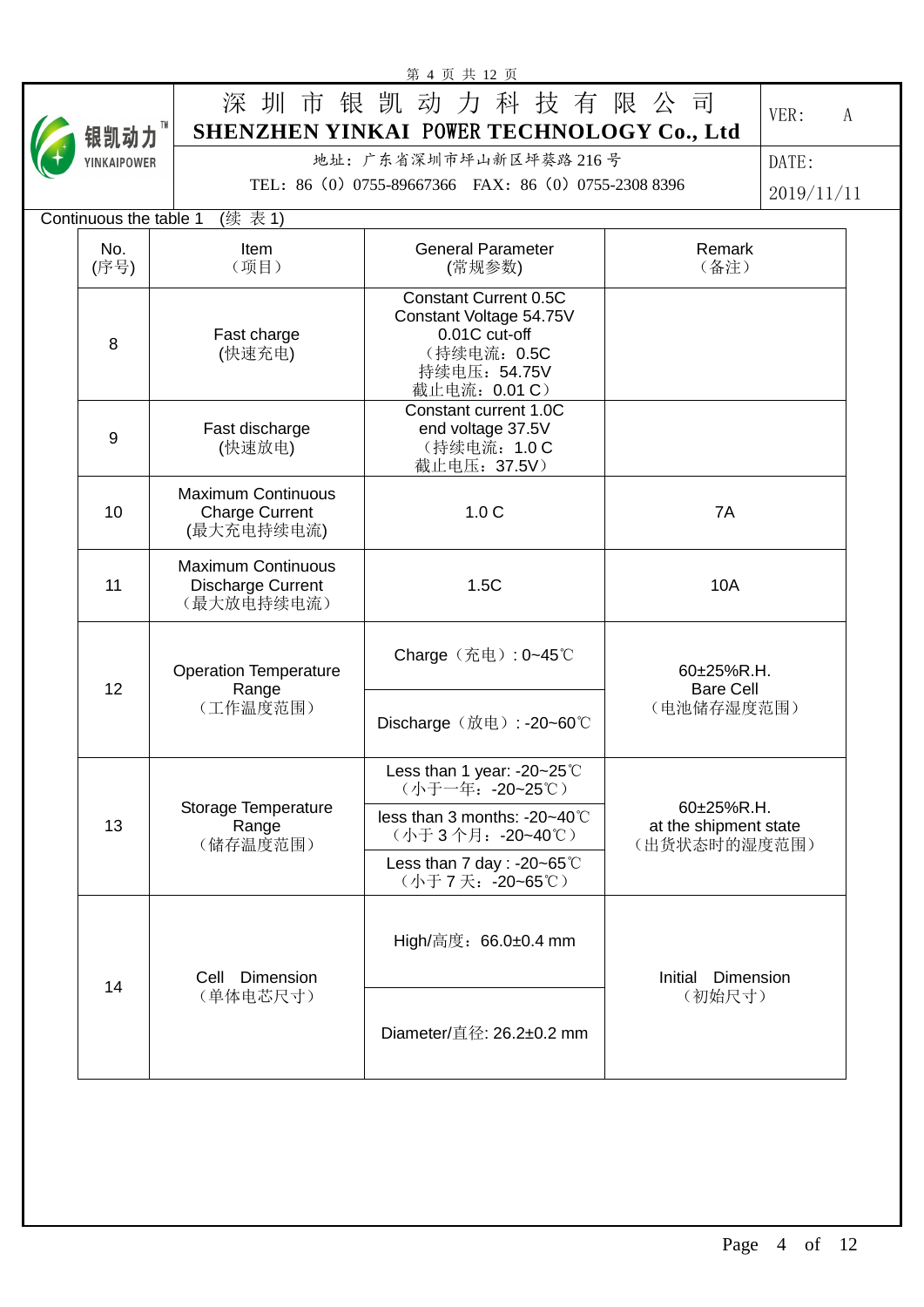|                       | 第 5 页 共 12 页                                                                                                                                              |            |
|-----------------------|-----------------------------------------------------------------------------------------------------------------------------------------------------------|------------|
|                       | 深 圳 市 银 凯 动 力 科 技 有 限 公 司                                                                                                                                 |            |
| 银凯动力                  | SHENZHEN YINKAI POWER TECHNOLOGY Co., Ltd                                                                                                                 | VER:<br>A  |
| YINKAIPOWER           | 地址: 广东省深圳市坪山新区坪葵路 216号                                                                                                                                    | DATE:      |
|                       | TEL: 86 (0) 0755-89667366 FAX: 86 (0) 0755-2308 8396                                                                                                      |            |
|                       |                                                                                                                                                           | 2019/11/11 |
| 3                     | Performance And Test Conditions (电池性能及测试条件)                                                                                                               |            |
|                       | 3.1 Standard Test Conditions (标准测试条件)                                                                                                                     |            |
|                       | Test should be conducted with new batteries within one week after shipment from our factory and the cells                                                 |            |
|                       | shall not be cycled more than five times before the test. Unless otherwise specified, test and measurement shall                                          |            |
|                       | be done under temperature of $23\pm3^{\circ}$ and relative humidity of 45~85%. If it is judged that the test results are not                              |            |
|                       | affected by such conditions, the tests may be conducted at temperature 15~30°C and humidity 25~85%RH.                                                     |            |
|                       | 测试必须使用出厂时间不超过一个星期的新电池,且未进行过五次以上的充放电循环。除非特别说明,否则测                                                                                                          |            |
|                       | 试会在温度 23±3℃, 相对湿度 45~85%的条件下进行。如果经鉴定测试结果不受上述条件影响, 测试也可以在温                                                                                                 |            |
|                       | 度 15~30℃, 相对湿度 25~85%RH 的条件下进行。                                                                                                                           |            |
|                       | 3.2 Measuring Instrument or Apparatus (测量器具及设备)<br>3.2.1 Dimension Measuring Instrument (尺寸测量器具)                                                          |            |
|                       | The dimension measurement shall be implemented by instruments with equal or more                                                                          |            |
|                       | precision scale of 0.01mm.                                                                                                                                |            |
|                       | 尺寸测量器具的精度等级应不小于 0.01 mm 。                                                                                                                                 |            |
| 3.2.2 Voltmeter (伏特计) |                                                                                                                                                           |            |
|                       | Standard class specified in the national standard or more sensitive class having inner impedance more than                                                |            |
| $10k\Omega/V$         |                                                                                                                                                           |            |
|                       | 按照国家标准指定规格等级或采用灵敏度更高的, 测量电压时内阻不应小于10kΩN。                                                                                                                  |            |
| 3.2.3 Ammeter (安培计)   |                                                                                                                                                           |            |
|                       | Standard class specified in the national standard or more sensitive class. Total external                                                                 |            |
|                       | resistance including ammeter and wire is less than $0.01\Omega$ .<br>按照国家标准指定规格等级或采用灵敏度更高的,包括电流表及电线在内的总外阻应小于 0.01Ω。                                       |            |
|                       | 3.2.4 Impedance Meter (电阻计)                                                                                                                               |            |
|                       | Impedance shall be measured by a sinusoidal alternating current method(1kHz LCR meter).                                                                   |            |
|                       | 内阻测试仪测量原理应为交流阻抗法(1kHz LCR)。                                                                                                                               |            |
|                       | 3.3 Standard Charge\Discharge (标准充放电)                                                                                                                     |            |
|                       | 3.3.1 Standard Charge : Test procedure and its criteria are referred as follows:                                                                          |            |
|                       | 标准充电: 测试过程及标准如下:                                                                                                                                          |            |
| $0.2C_5A = 1.4A$      |                                                                                                                                                           |            |
|                       | Charging shall consist of charging at a 0.2CA constant current rate until the cell reaches 54.75V. The cell                                               |            |
|                       | shall then be charged at constant voltage of 54.75 volts while tapering the charge current. Charging shall be                                             |            |
|                       | terminated when the charging current has tapered to 0.01 C. Charge time: Approx 5.5h, The cell shall                                                      |            |
|                       | demonstrate no permanent degradation when charged between 0 °C and 45 °C.<br>电池先 0.2C <sub>5</sub> A 恒流充至 54.75V,当充电电流逐渐减小时再以 54.75V 恒压充至电流减小到 0.01 C,充电时 |            |
|                       | 间大约为5.5个小时。在0℃-45℃内充电电池应没有永久损害。                                                                                                                           |            |
|                       | 3.3.2 Standard Discharge (标准放电)                                                                                                                           |            |
| $0.2C_5A = 1.4A$      |                                                                                                                                                           |            |
|                       | Cells shall be discharged at a constant current of 0.2 C <sub>5</sub> A to 37.5 volts @ 23 <sup>o</sup> $\pm$ 3C                                          |            |
|                       | 电池以 0.2 C <sub>5</sub> A 恒流放电至 37.5V @ 23 <sup>o</sup> ± 3C                                                                                               |            |
|                       | 3.3.3 If no otherwise specified, the rest time between Chare and Discharge amount to 30min.                                                               |            |
|                       | 如果没有特别说明, 电池充放电间隔时间为30分。                                                                                                                                  |            |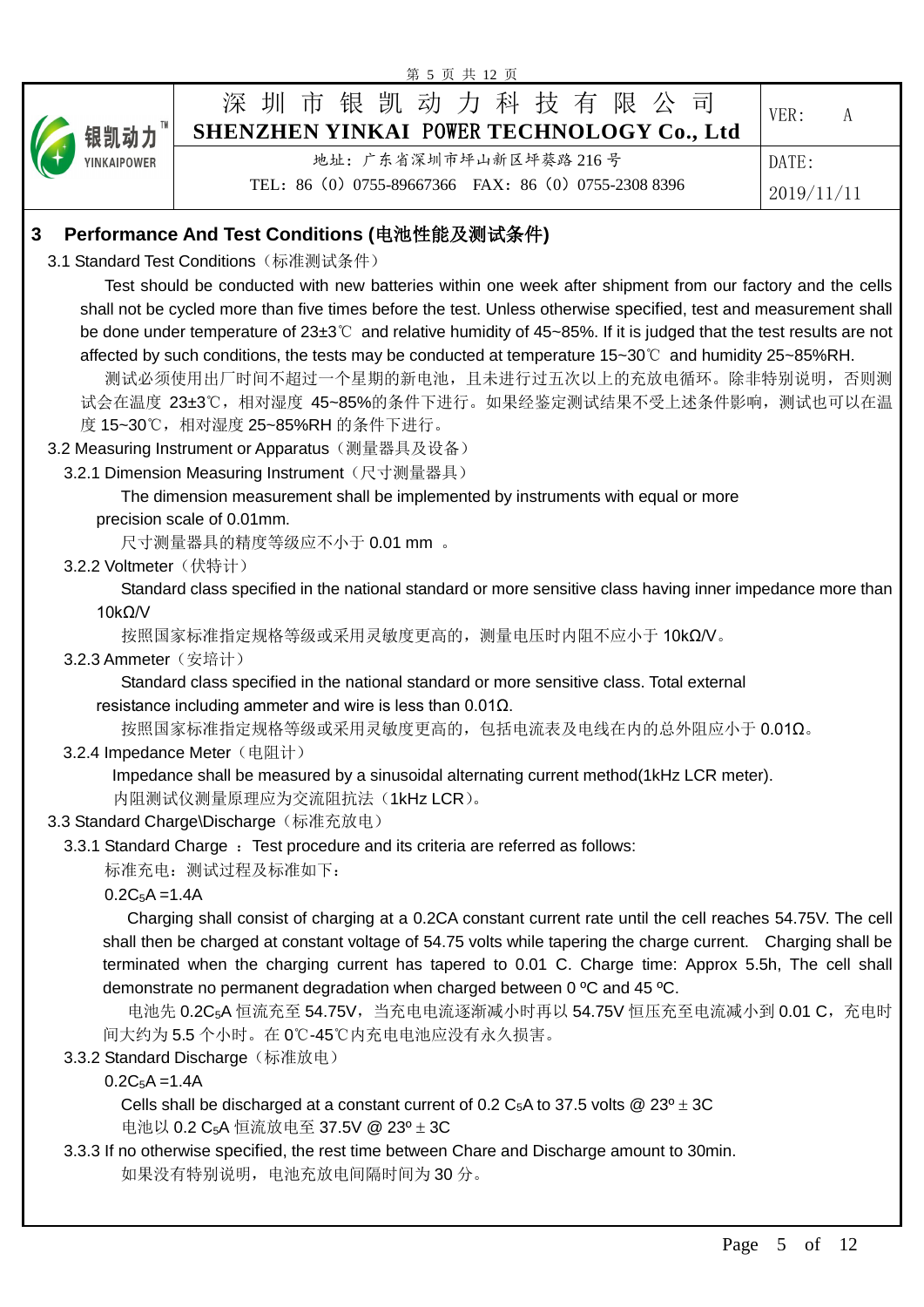| 第 6 页 共 12 页                              |                                                                                                                                                                                                       |                                                |            |   |
|-------------------------------------------|-------------------------------------------------------------------------------------------------------------------------------------------------------------------------------------------------------|------------------------------------------------|------------|---|
| 洣<br>银凯动力™                                | 圳市银凯动力科技有限公司<br>SHENZHEN YINKAI POWER TECHNOLOGY Co., Ltd                                                                                                                                             |                                                | VER:       | A |
| YINKAIPOWER                               | 地址: 广东省深圳市坪山新区坪葵路 216号                                                                                                                                                                                |                                                | DATE:      |   |
|                                           | TEL: 86 (0) 0755-89667366 FAX: 86 (0) 0755-2308 8396                                                                                                                                                  |                                                | 2019/11/11 |   |
|                                           |                                                                                                                                                                                                       |                                                |            |   |
| 3.4 Appearance (外观)                       | There shall be no such defect as flaw, crack, rust, leakage, which may adversely affect commercial                                                                                                    |                                                |            |   |
| value of battery.                         |                                                                                                                                                                                                       |                                                |            |   |
|                                           | 电池外观应没有划伤、破裂、污渍、生锈、漏液等影响市场价值的缺陷存在。                                                                                                                                                                    |                                                |            |   |
| 3.5 Initial Performance Test (初始性能测试)     |                                                                                                                                                                                                       |                                                |            |   |
| Table $2$ $(\frac{\pi}{6}, 2)$            |                                                                                                                                                                                                       |                                                |            |   |
| Item                                      | <b>Test Method and Condition</b>                                                                                                                                                                      | Requirements                                   |            |   |
| (项目)                                      | (测试方法及条件)                                                                                                                                                                                             | (要求)                                           |            |   |
|                                           |                                                                                                                                                                                                       |                                                |            |   |
| (1) Open-Circuit                          | The open-circuit voltage shall be measured                                                                                                                                                            |                                                |            |   |
| Voltage                                   | within 24 hours after standard charge.                                                                                                                                                                | ≥49.5V                                         |            |   |
| (开路电压)                                    | (标准充电后24小时内测量开路电压)                                                                                                                                                                                    |                                                |            |   |
| (2) Internal impedance<br>(初始内阻)          | Internal resistance measured at AC 1KHz after<br>50% charge.<br>(半充电状态下, 测量其 AC 1KHz 下的交流阻抗)                                                                                                          | ≤200mΩ                                         |            |   |
| (3) Minimal Rated<br>Capacity<br>(最小额定容量) | The capacity on $0.2C_5A$ discharge till the voltage<br>tapered to 37.5V shall be measured after rested<br>for 30min then finish standard charge.<br>(标准充电后,搁置 30min,测量 0.2C 放电至 37.5V<br>截止电压所放出的容量) | <b>Discharge Capacity</b><br>(放电容量)<br>≥6.65Ah |            |   |
|                                           | 3.6 Temperature Dependence of discharge capacity (放电温度特性)                                                                                                                                             |                                                |            |   |
|                                           | Cells shall be charged per 3.3.1 and discharged $@0.2$ C <sub>5</sub> A to 37.5 volts. Except to be discharged at                                                                                     |                                                |            |   |
|                                           | temperatures per Table 3. Cells shall be stored for 3 hours at the test temperature prior to discharging and then                                                                                     |                                                |            |   |
|                                           | shall be discharged at the test temperature. The capacity of a cell at each temperature shall be compared to the                                                                                      |                                                |            |   |
|                                           | capacity achieved at 23 °C and the percentage shall be calculated. Each cell shall meet or exceed the                                                                                                 |                                                |            |   |

 电池按 3.3.1 规定充电。按表 3 的温度中放电,电池必须先在该试验温度中放置 3 个小时。在每一个温度中的 放电容量应不小于表 3 的要求。

Table  $3 \quad (\not\equiv 3)$ 

requirements of Table 3.

| Discharge Temperature<br>(放电温度)                                              | 0°C | $23^{\circ}$ C | 45°C | $60^{\circ}$ C |
|------------------------------------------------------------------------------|-----|----------------|------|----------------|
| Discharge Capacity $(0.2\text{ C}_5\text{A})$<br>(放电容量/0.2 C <sub>5</sub> A) | 60% | 100%           | 97%  | 95%            |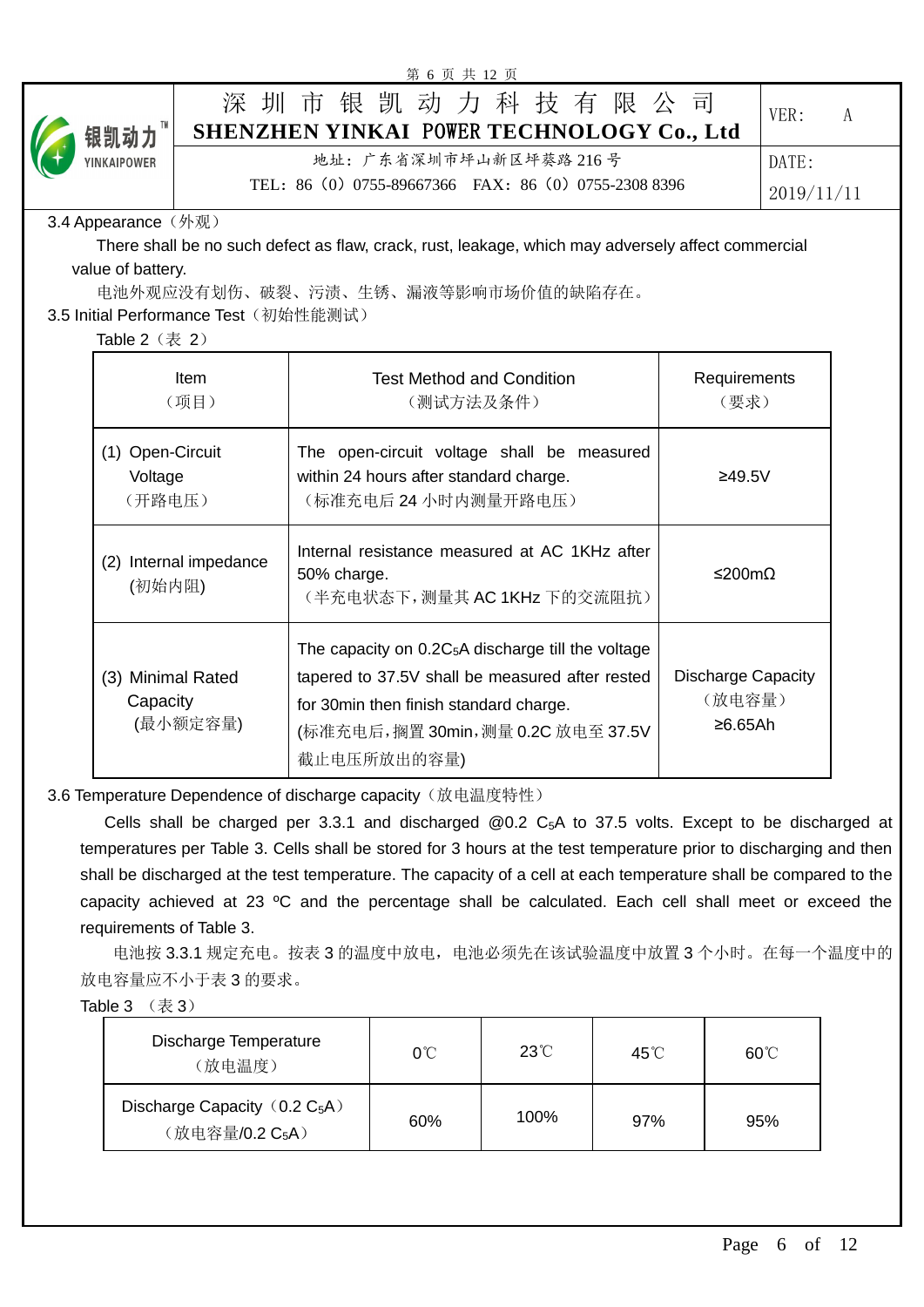|                                |                         | 第 7 页 共 12 页                                                               |                                                                                                                                                                                                                                                                                                                                                                       |            |
|--------------------------------|-------------------------|----------------------------------------------------------------------------|-----------------------------------------------------------------------------------------------------------------------------------------------------------------------------------------------------------------------------------------------------------------------------------------------------------------------------------------------------------------------|------------|
| 银凯动力™                          |                         |                                                                            | 深圳市银凯动力科技有限公司<br>SHENZHEN YINKAI POWER TECHNOLOGY Co., Ltd                                                                                                                                                                                                                                                                                                            | VER:<br>A  |
| <b>YINKAIPOWER</b>             |                         | 地址: 广东省深圳市坪山新区坪葵路 216号                                                     |                                                                                                                                                                                                                                                                                                                                                                       | DATE:      |
|                                |                         | TEL: 86 (0) 0755-89667366 FAX: 86 (0) 0755-2308 8396                       |                                                                                                                                                                                                                                                                                                                                                                       | 2019/11/11 |
|                                |                         | 3.7 Cycle Life and Leakage-Proof (循环寿命及漏液试验)                               |                                                                                                                                                                                                                                                                                                                                                                       |            |
| Table $4$ $(\frac{\pi}{6}, 4)$ |                         |                                                                            |                                                                                                                                                                                                                                                                                                                                                                       |            |
| No.<br>(序号)                    | Item<br>(项目)            | Criteria<br>(标准)                                                           | <b>Test Conditions</b><br>(测试条件)                                                                                                                                                                                                                                                                                                                                      |            |
| 1                              | Cycle Life<br>(循环寿命)    | Higher than 80% of the<br>Initial Capacities of the<br>Cells<br>(初始容量的80%) | Carry out 1000cycle<br>Charging/Discharging in the below<br>condition.<br>◆ Charge: Standard Charge, per 3.3.1<br>$\blacklozenge$ Discharge: 0.2 C <sub>5</sub> A to 37.5V<br>◆ Rest Time between<br>charge/discharge:30min.<br>◆Temperature:23±3℃<br>循环 1000次<br>充放电按以下条件:<br>◆充电: 标准充电, 按 3.3.1 规定<br>◆放电: 0.2 C <sub>5</sub> A 放至 37.5V<br>◆搁置:30min.<br>◆温度:23±3℃ |            |
| $\overline{2}$                 | Leakage-Proof<br>(漏液试验) | No leakage<br>(visual inspection)<br>(没有漏液/目测)                             | After full charge with standard charge, store<br>at 60±3°C, 60±10%RH for 1 month.<br>标准充电条件下充满电后在温度 60±3℃, 湿<br>度 60±10%RH 下储存一个月                                                                                                                                                                                                                                     |            |

## **4. Mechanical characteristics and Safety Test**(安全测试及机械特性)

| Table $5$ $(\bar{\bar{\mathcal{R}}} 5)$ |                           | (Mechanical characteristics)                                                                                                                                                                                                                                                                                                                                                 |                                                          |  |
|-----------------------------------------|---------------------------|------------------------------------------------------------------------------------------------------------------------------------------------------------------------------------------------------------------------------------------------------------------------------------------------------------------------------------------------------------------------------|----------------------------------------------------------|--|
| No.                                     | <b>Items</b>              | <b>Test Method and Condition</b>                                                                                                                                                                                                                                                                                                                                             | Criteria                                                 |  |
| (序号)                                    | (项目)                      | (测试方法及条件)                                                                                                                                                                                                                                                                                                                                                                    | (标准)                                                     |  |
|                                         | Vibration<br>Test<br>振动测试 | After standard charging, fixed the cell to vibration<br>table and subjected to vibration cycling that the<br>frequency is to be varied at the rate of 1Hz per<br>minute between 10Hz an 55Hz, the excursion of<br>the vibration is 1.6mm. The cell shall be vibrated<br>for 30 minutes per axis of XYZ axes.<br>将标准充电后的电芯固定在振动台上, 沿 X、Y、Z 三<br>个方向各振动 30 分钟, 振幅 1.6mm, 振动频率为 | No leakage<br>无泄漏<br>No fire<br>不起火                      |  |
|                                         |                           | 10Hz~55Hz, 每分钟变化 1Hz。                                                                                                                                                                                                                                                                                                                                                        |                                                          |  |
| $\overline{2}$                          | Drop Test<br>跌落测试         | The cell is to be dropped from a height of 1 meter<br>twice onto concrete ground.<br>将标准充电后的电芯从1米高度跌落至混凝土地面2<br>次                                                                                                                                                                                                                                                            | No explosion,<br>No fire, no leakage<br>无爆炸、无起火 、<br>无泄漏 |  |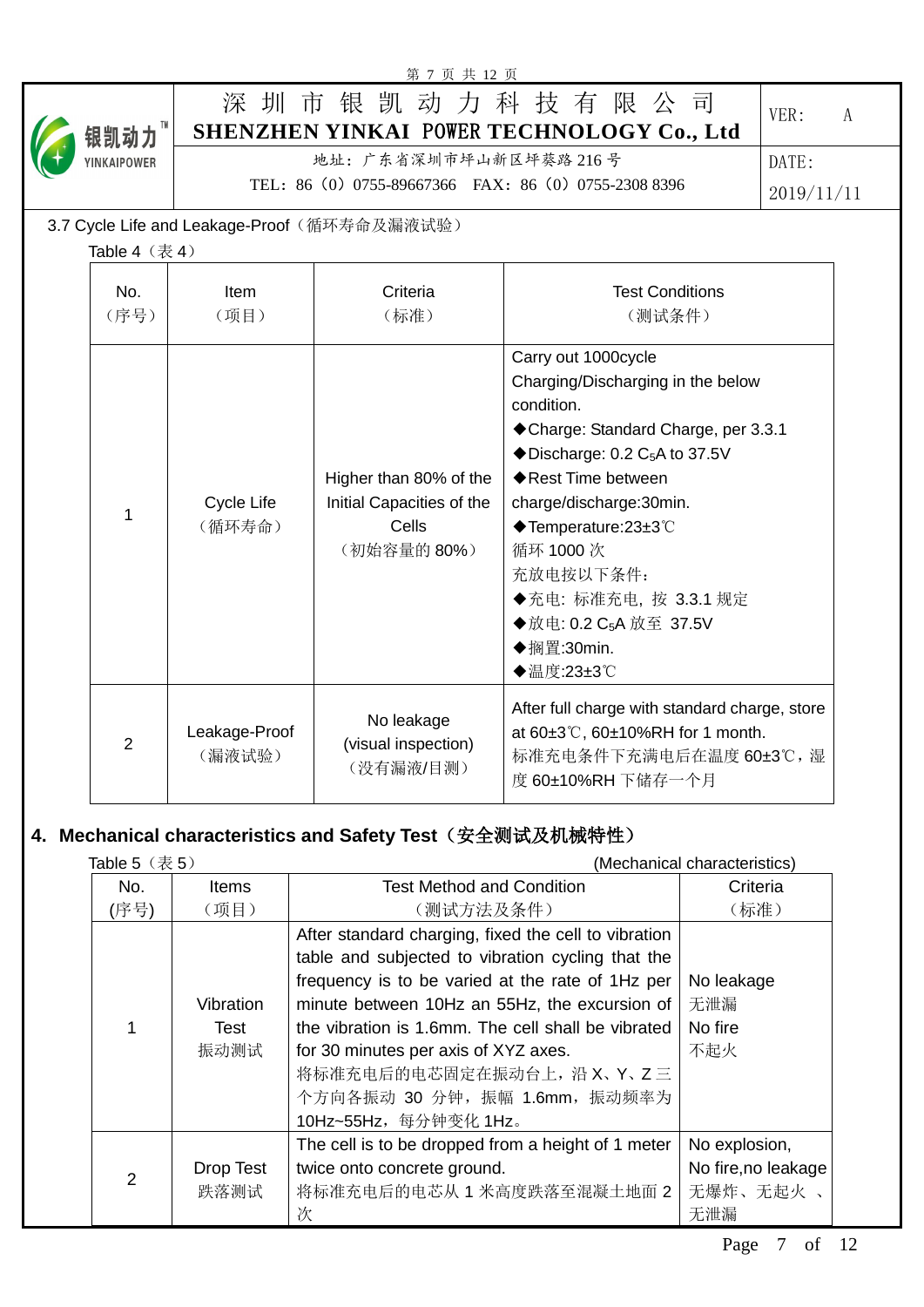|                                           |                                      | 第 8 页 共 12 页                                                                                                                                                                                                                                                                                                                                |                                                                                                                                         |
|-------------------------------------------|--------------------------------------|---------------------------------------------------------------------------------------------------------------------------------------------------------------------------------------------------------------------------------------------------------------------------------------------------------------------------------------------|-----------------------------------------------------------------------------------------------------------------------------------------|
| 银凯动力™                                     |                                      | 深圳市银凯动力科技有限公司<br>SHENZHEN YINKAI POWER TECHNOLOGY Co., Ltd                                                                                                                                                                                                                                                                                  | VER:<br>A                                                                                                                               |
| YINKAIPOWER                               |                                      | 地址: 广东省深圳市坪山新区坪葵路 216号                                                                                                                                                                                                                                                                                                                      | DATE:                                                                                                                                   |
|                                           |                                      | TEL: 86 (0) 0755-89667366 FAX: 86 (0) 0755-2308 8396                                                                                                                                                                                                                                                                                        | 2019/11/11                                                                                                                              |
| Table $6$ $(\frac{\pi}{6}, 6)$            |                                      |                                                                                                                                                                                                                                                                                                                                             | (Safety Test)                                                                                                                           |
|                                           | <b>Battery</b>                       |                                                                                                                                                                                                                                                                                                                                             |                                                                                                                                         |
| Item<br>(项目)                              | Condition<br>(电池要求)                  | <b>Test Method</b><br>(测试方法)                                                                                                                                                                                                                                                                                                                | Requirements<br>(要求)                                                                                                                    |
| Crush<br>(挤压试验)                           | Fresh,<br>Fully charged<br>(充满电的新电池) | Crush between two flat plates. Applied force is<br>about 13kN(1.72Mpa) for 30min.<br>(电池放置在两块平面金属板间, 施加 13KN<br>(1.72Mpa) 的作用力, 且持续保持 30 分钟)                                                                                                                                                                                                | No explosion,<br>No fire<br>(无起火无爆炸)                                                                                                    |
| Short<br>Circuit<br>(短路试验<br>$20^{\circ}$ | Fresh,<br>Fully charged<br>(充满电的新电池) | Each test sample battery, in turn, is to be short-<br>circuited by connecting the $(+)$ and $(-)$ terminals<br>of the battery with a Cu wire having a maximum<br>resistance load of $0.1\Omega$ . Tests are to be<br>conducted at room temperature( $20\pm2^{\circ}C$ ).<br>(在常温下约 20±2℃依次把每个样品电池的<br>正负极用铜线连接起来使电池外部短路--线路<br>总电阻不超过 0.1Ω) | No explosion,<br>No fire<br>The Temperature<br>of the surface of<br>the Cells are<br>lower than 150°C<br>(无起火无爆炸<br>电池表面温度<br>应低于 150℃) |
| Short<br>Circuit<br>(短路试验<br>$60^{\circ}$ | Fresh,<br>Fully charged<br>(充满电的新电池) | Each test sample battery, in turn, is to be short-<br>circuited by connecting the $(+)$ and $(-)$ terminals<br>of the battery with a Cu wire having a maximum<br>resistance load of $0.1\Omega$ . Tests are to be<br>conducted at temperature( $60\pm2\degree$ C).<br>(在常温下约 60±2℃依次把每个样品电池的<br>正负极用铜线连接起来使电池外部短路--线路<br>总电阻不超过 0.1Ω)       | No explosion,<br>No fire<br>The Temperature<br>of the surface of<br>the Cells are<br>lower than 150°C<br>(无起火无爆炸<br>电池表面温度应<br>低于 150℃) |
| Impact<br>(冲击试验)                          | Fresh,<br>Fully charged<br>(充满电的新电池) | A 56mm diameter bar is inlayed into the bottom<br>of a 10kg weight. And the weight is to be<br>dropped from a height of 1m onto a sample<br>battery and then the bar will be across the<br>center of the sample. (用一条直径为 56mm 的<br>圆棒放置在电池中央, 将一 10Kg 的重锤从 1m<br>的高度垂直落下在电池的中心位置)                                                           | No explosion,<br>No fire<br>(无起火无爆炸)                                                                                                    |
| Forced<br>Discharge<br>(过放试验)             | Fresh,<br>Fully charged<br>(充满电的新电池) | Discharge at a current of 1 CA for 2.5h.<br>(以 1CA 的电流放电 2.5 小时)                                                                                                                                                                                                                                                                            | No explosion,<br>No fire<br>(无起火无爆炸)                                                                                                    |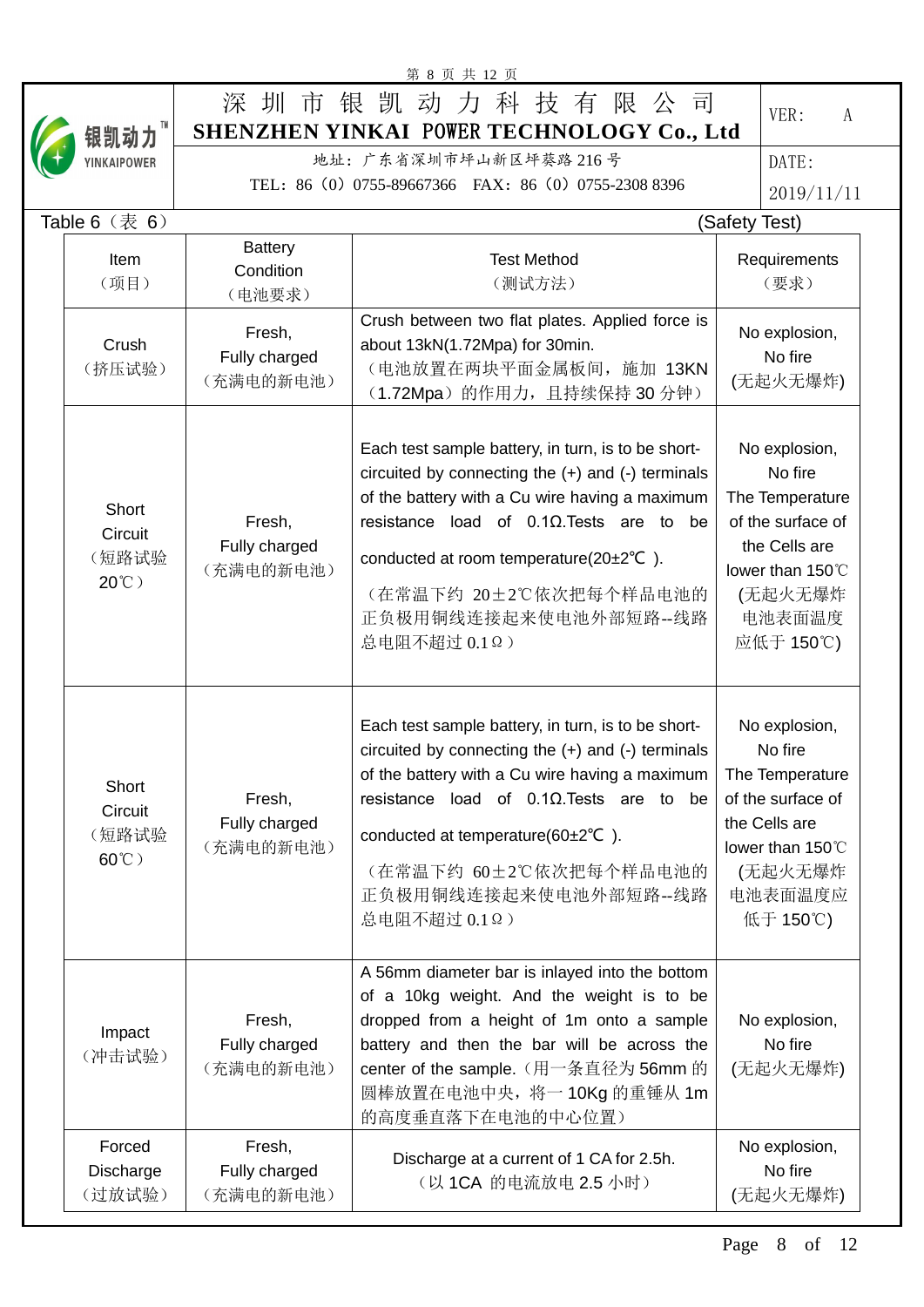|                                                                                                                         | 第9页共12页                                                                                                                                                                                |            |  |  |  |  |
|-------------------------------------------------------------------------------------------------------------------------|----------------------------------------------------------------------------------------------------------------------------------------------------------------------------------------|------------|--|--|--|--|
| 银凯动力™                                                                                                                   | 深 圳 市 银 凯 动 力 科 技 有 限 公<br>同<br>SHENZHEN YINKAI POWER TECHNOLOGY Co., Ltd                                                                                                              | VER:<br>A  |  |  |  |  |
| YINKAIPOWER                                                                                                             | 地址: 广东省深圳市坪山新区坪葵路 216号                                                                                                                                                                 | DATE:      |  |  |  |  |
|                                                                                                                         | TEL: 86 (0) 0755-89667366 FAX: 86 (0) 0755-2308 8396                                                                                                                                   | 2019/11/11 |  |  |  |  |
| 5. Cautions in use(谨慎使用)                                                                                                |                                                                                                                                                                                        |            |  |  |  |  |
| . Handling (电池操作)                                                                                                       | To ensure proper use of the battery please read the manual carefully before using it.<br>(为确保正确使用电池, 使用前请仔细阅读本细则)<br>■ Do not expose to, dispose of the battery in fire.(不要靠近和放置电池于火中) |            |  |  |  |  |
| ٠                                                                                                                       | Do not put the battery in a charger or equipment with wrong terminals connected.<br>(在充电器或设备仪器中不要把电池接错电极)                                                                              |            |  |  |  |  |
|                                                                                                                         | Avoid shorting the battery (避免电池短路)                                                                                                                                                    |            |  |  |  |  |
|                                                                                                                         | Avoid excessive physical shock or vibration. (避免电池过多的物理撞击和震动)<br>Do not disassemble or deform the battery. (不要解剖和使电池变形)                                                                |            |  |  |  |  |
| ٠                                                                                                                       | Do not immerse in water. (不要把电池浸泡在水中)                                                                                                                                                  |            |  |  |  |  |
| Do not use the battery mixed with other different make, type, or model batteries.<br>(不要和其它不同类型的电池混和使用)                 |                                                                                                                                                                                        |            |  |  |  |  |
|                                                                                                                         | Keep out of the reach of children. (放置电池于儿童不易接触的地方)                                                                                                                                    |            |  |  |  |  |
|                                                                                                                         | . charge and discharge (充电和放电)                                                                                                                                                         |            |  |  |  |  |
| ٠                                                                                                                       | Battery must be charged in appropriate charger only.                                                                                                                                   |            |  |  |  |  |
|                                                                                                                         | (电池必须用适当的充电器充电)                                                                                                                                                                        |            |  |  |  |  |
|                                                                                                                         | Never use a modified or damaged charger. (不要使用改装或损坏的充电器)                                                                                                                               |            |  |  |  |  |
| Do not leave battery in charger over 24 hours.<br>(不要把电池放置于充电器超过 24h)                                                   |                                                                                                                                                                                        |            |  |  |  |  |
| . storage(储存)                                                                                                           |                                                                                                                                                                                        |            |  |  |  |  |
|                                                                                                                         | Store the battery in a cool, dry and well-ventilated area.<br>(应把电池置于凉爽、干燥及通风良好的区域)                                                                                                    |            |  |  |  |  |
| .disposal(电池处理)                                                                                                         |                                                                                                                                                                                        |            |  |  |  |  |
|                                                                                                                         | Regulations vary for different countries. Dispose of in accordance with local regulations. (电池处理要符<br>合当地的规定)                                                                          |            |  |  |  |  |
|                                                                                                                         | 6 .Battery operation instruction (电池工作指南)                                                                                                                                              |            |  |  |  |  |
| 6.1 Charging (充电)                                                                                                       |                                                                                                                                                                                        |            |  |  |  |  |
|                                                                                                                         | Charging current: Cannot surpass the biggest charging current which in this specification book stipulated.<br>(充电电流: 不能超过规格书上规定的最大充电电流)                                                |            |  |  |  |  |
| Charging voltage: Does not have to surpass the highest amount which in this specification book stipulated to decide     |                                                                                                                                                                                        |            |  |  |  |  |
| the voltage.                                                                                                            | (充电电压: 不能超过规格书上规定的最大充电电压)                                                                                                                                                              |            |  |  |  |  |
| Charge temperature: The battery must carry on the charge in the ambient temperature scope which this specification      |                                                                                                                                                                                        |            |  |  |  |  |
| book stipulated.<br>(充电温度: 电池充电必须在规格书规定环境温度范围内)                                                                         |                                                                                                                                                                                        |            |  |  |  |  |
| Uses the constant electric current and the constant voltage way charge, the prohibition reverse charges. If the battery |                                                                                                                                                                                        |            |  |  |  |  |
| positive electrode and the cathode meet instead, can damage the battery。(使用持续电流和电压方式进行充电,禁止反<br>向充电, 否则会损害电池)           |                                                                                                                                                                                        |            |  |  |  |  |
|                                                                                                                         |                                                                                                                                                                                        |            |  |  |  |  |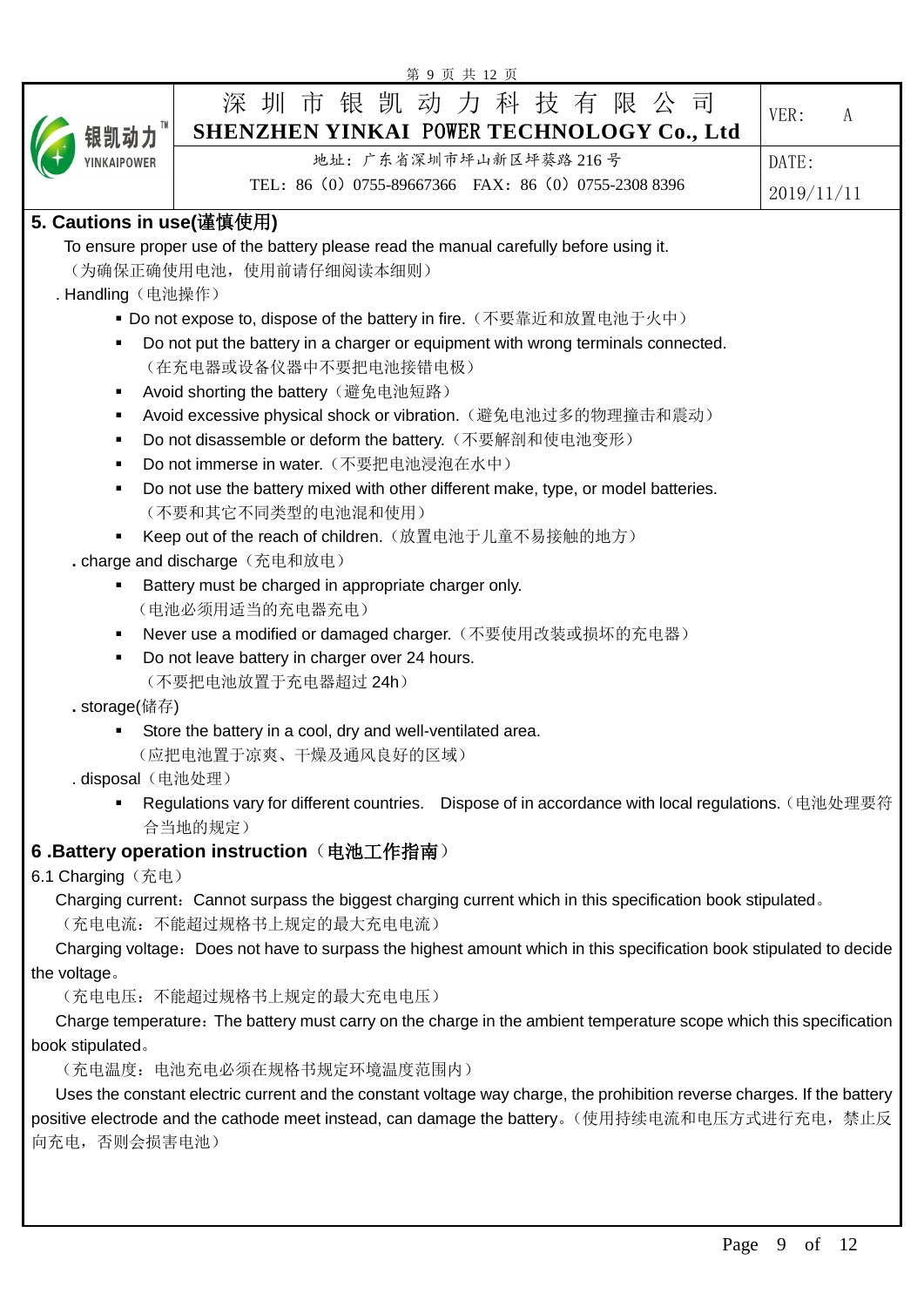| 第 10 呎 六 12 呎 |  |                                                            |            |  |  |  |  |
|---------------|--|------------------------------------------------------------|------------|--|--|--|--|
| 【→ 银凯动力™      |  | 深圳市银凯动力科技有限公司<br>SHENZHEN YINKAI POWER TECHNOLOGY Co., Ltd | VER:<br>А  |  |  |  |  |
|               |  | 地址: 广东省深圳市坪山新区坪葵路 216号                                     | DATE:      |  |  |  |  |
|               |  | TEL: 86 (0) 0755-89667366 FAX: 86 (0) 0755-2308 8396       | 2019/11/11 |  |  |  |  |

 $107 + 124$ 

#### 6.2 Discharging current (放电电流)

 The discharging current does not have to surpass this specification book stipulation the biggest discharging current, the oversized electric current electric discharge can cause the battery capacity play to reduce and to cause the battery heat。

(不要超过本规格书上规定的最大放电电流,太大的电流放电会导致容量变小及使电池发热)

6.3 Electric discharge temperature (放电温度)

The battery discharge must carry on in the ambient temperature scope which this specification book stipulated.

(电池放电必须在本规格书规定的环境温度范围)

6.4 Over-discharges (过放电)

After the short time excessively discharges charges immediately cannot affect the use, but the long time excessively discharges can cause the battery the performance, battery function losing. The battery long-term has not used, has the possibility to be able to be at because of its automatic flashover characteristic certain excessively discharges the condition, for prevented excessively discharges the occurrence, the battery should maintain the certain electric quantity。

(在短时间过放电然后立即充电不会影响电池的使用,但如果是长时间过放电会导致电池性能及电池功能丧失。电池长 时间不使用,可能会有因它本身自动产生的电弧特性而必然的过放电情形,为防止电池过放电,电池应该保持一定的电量) 6.5 Storing the Batteries (储存电池)

The battery should store in the product specification book stipulation temperature range. If has surpasses above for six months the long time storage, suggested you should carry on additional charge to the battery。(电池应该储存在本产 品规格书中规定温度范围。如果储存时间超过六个月,建议对电池进行额外充电。)

### **7. Period of Warranty**(保质期)

The period of warranty is five year from the date of shipment. YINKAI POWER guarantees to give a replacement in

case of cells with defects proven due to manufacturing process instead of the customers abuse and misuse. (保质期从出货之日起五年。如果是制造过程的缺陷而不是用户错用滥用造成的,本公司确保更换)

#### **8. Other The Chemical Reaction**(其它的化学反应)

Because batteries utilize a chemical reaction, battery performance will deteriorate over time even if stored for a long period of time without being used. In addition, if the various usage conditions such as charge, discharge, ambient temperature, etc. are not maintained within the specified ranges the life expectancy of the battery may be shortened or the device in which the battery is used may be damaged by electrolyte leakage. If the batteries cannot maintain a charge for long periods of time, even when they are charged correctly, this may indicate it is time to change the battery.

(电池是利用化学反应产生电量,电池性能会随时间变差,即使电池长时间储存而不使用。另外,各种各样的使用方 法,像充电、放电及环境温度,等等不能在本规格书规定的范围时的情形,会减小电池的期望寿命,或者会使仪器设备由 于电池漏液而损坏。即使充电正确,电池长时间不能再充电,那就要更换电池了。)

**9.Note:** Any other items which are not covered in this specification shall be agreed by both parties.

(注意: 任何本产品规格书未包含的其它条款,应由双方协议确定。)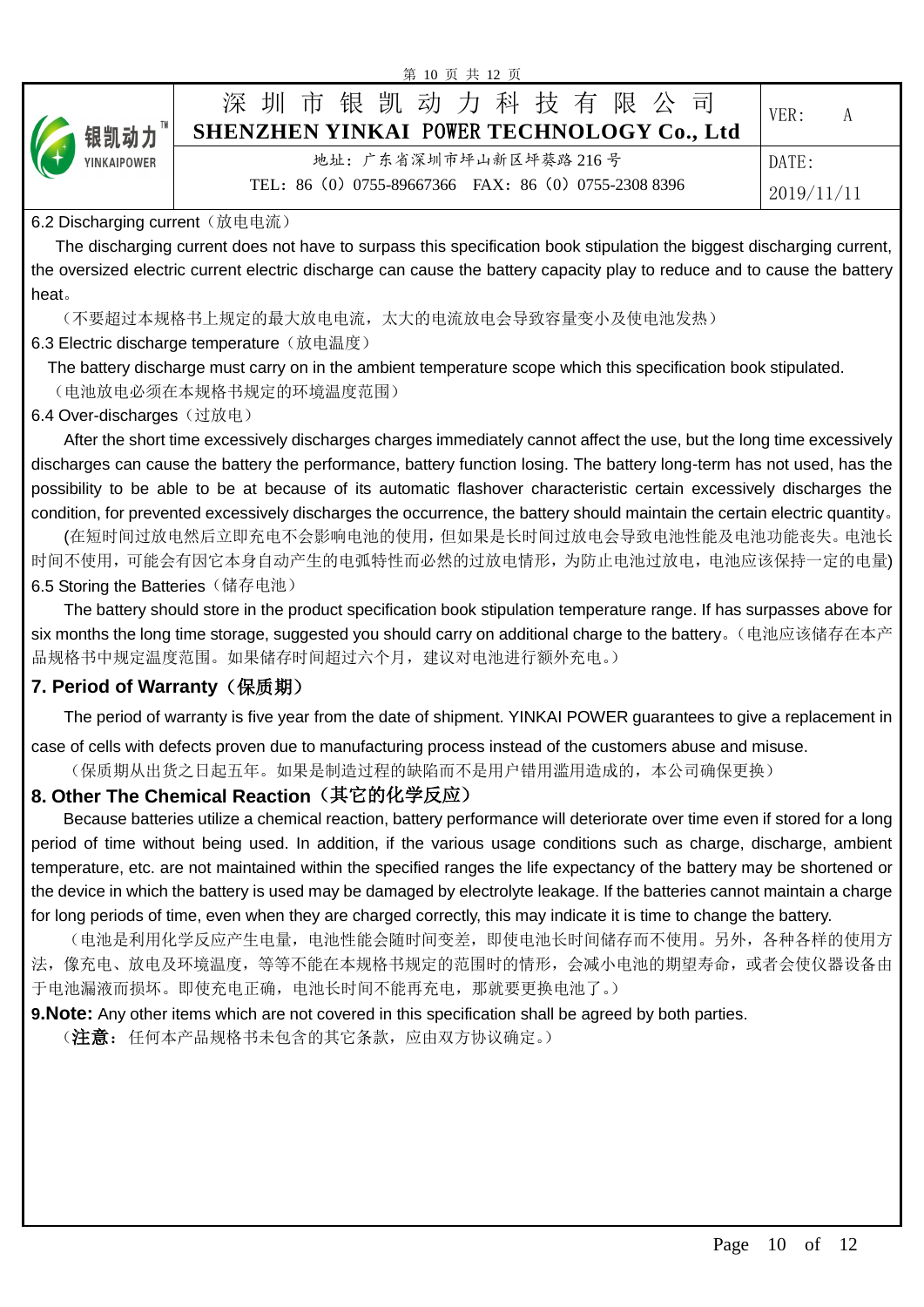